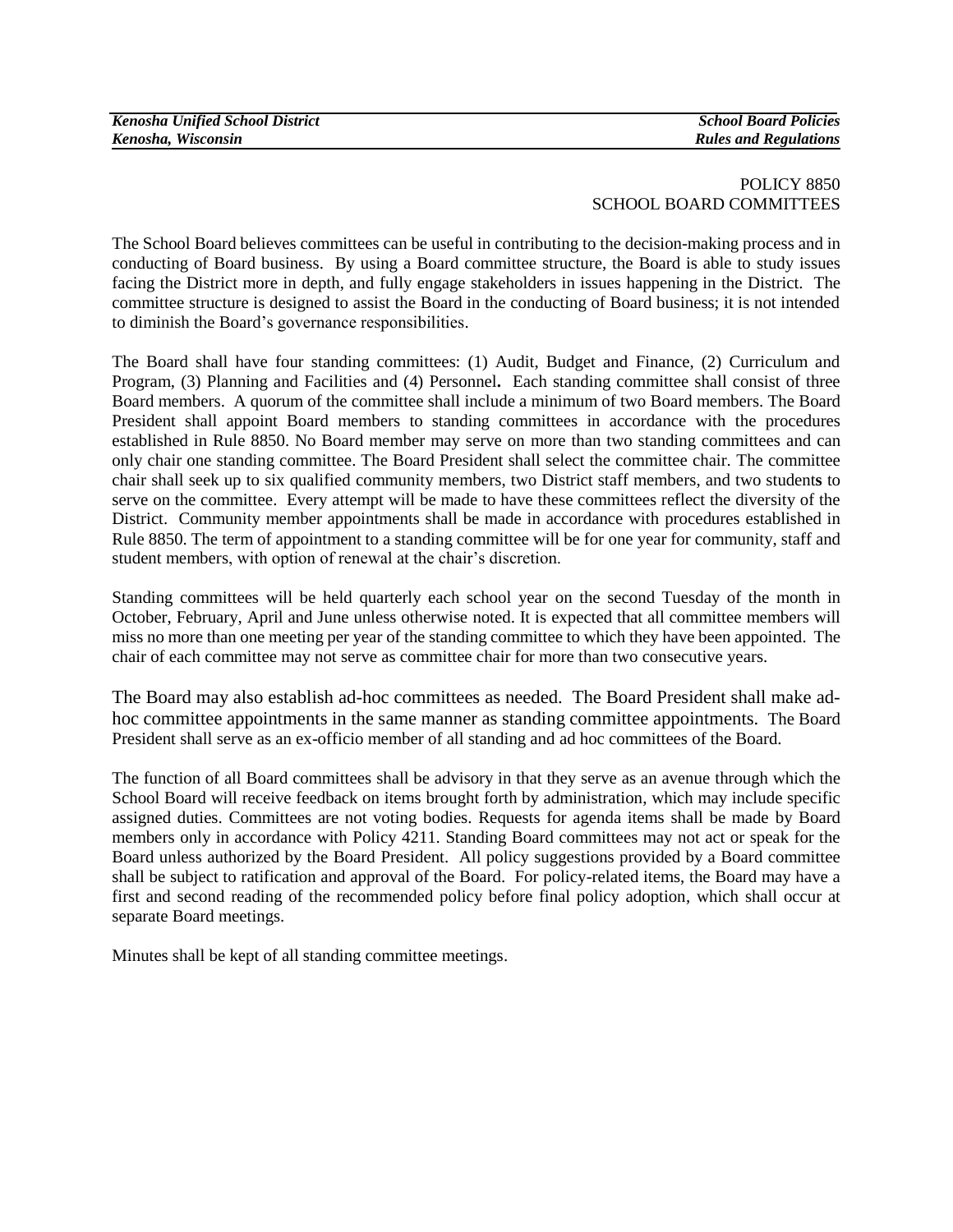POLICY 8850 SCHOOL BOARD COMMITTEES Page 2

Public notice shall be given for all Board standing and ad hoc committee meetings in accordance with state law and Board policy.

| <b>LEGAL REF.: Wisconsin Statutes</b>      |
|--------------------------------------------|
| Sections 19.84 [Public notice requirement] |
| 19.85 [Reasons for closed session]         |

CROSS REF.**:** 4211 – Guidelines for staff communications to the school board 8712, School Board Meeting Agenda Preparation and Dissemination 8840, School Board Minutes

8810, Rules of Order ADMINISTRATIVE REGULATIONS:None

- AFFIRMED:June 8, 1993
- DELETED: June 25, 2002
- REAFFIRMED: May 13, 2003
- REVISED: April 21, 1998 July 13, 1999 February 22, 2000 July 10, 2001 December 19, 2006 July 28, 2009 June 22, 2010 February 24, 2015 September 3, 2020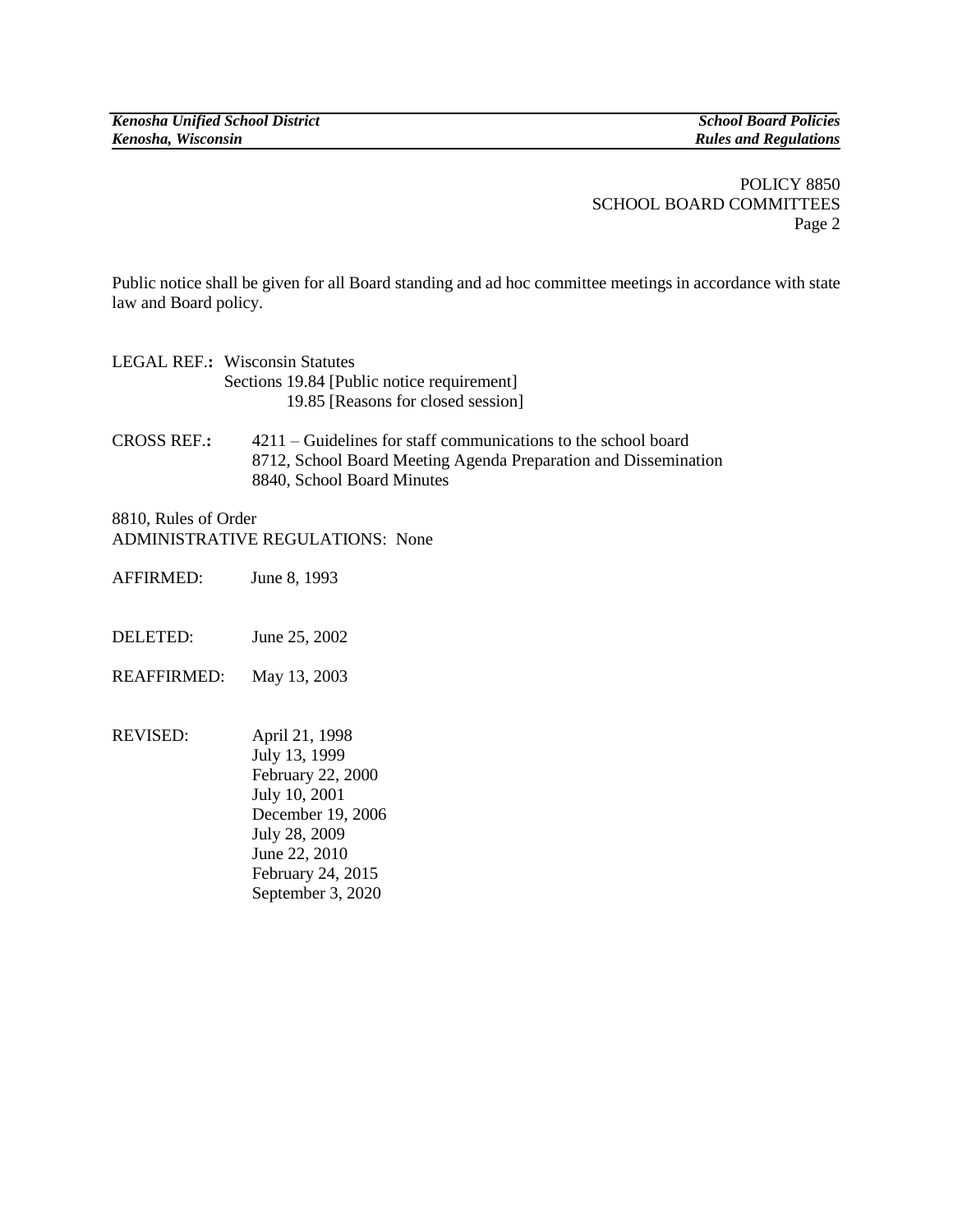RULE 8850 SCHOOL BOARD COMMITTEES Page 1

- A. Committee Appointment Process
	- 1. The Board President shall appoint Board members to standing committees within three (3) months of the School Board's annual organizational meeting. Such appointments shall be made, in order, as follows:
		- a. by seeking volunteers and making appointments based on Board member interest
		- b. by direct appointment of Board members to specific committees
	- 2. Community members, students, District staff members and teachers may be appointed to serve as members on standing committees as outlined in Board policy. Such appointments shall be made, in order, as follows:
		- a. by seeking volunteers who reflect the diverse student population for appointment to committees by the Board President, or appointment by individual committee chairs with approval of the Board President
		- b. by publicly seeking volunteers for appointment to committees by the Board President based on citizen interest
- B. Standing Committee Operating Procedures
	- 1. Whenever possible, any new polices of the District to be considered by the Board shall be introduced to the appropriate standing committee at a quarterly committee meeting. Any item referred to a standing committee shall come back to the full Board once a review is completed.
	- 2. Standing committees, unless canceled by the committee Chair or Board President shall meet at least on a quarterly basis. Additional meetings may be scheduled by the chair as deemed necessary.
	- 3. The committee chairs, Superintendent of Schools and designated administrators shall meet to establish meeting agendas for standing committees. This process will ensure the orderly flow of information and the effective operation of the Board and committees. Committee agenda items are limited to those referred by the Board President, committee chairs and designated administrators. Meeting agendas must be published at least five (5) working days prior to a scheduled meeting.
	- 4. Administrators and other District staff, as appropriate, may be requested to serve in an advisory capacity to standing committees and/or to provide necessary support resources.
	- 5. Committee meetings shall be conducted in accordance with *Policy 8810*, to the extent applicable*.*
	- 6. Any Board member or citizen may attend a committee meeting and submit a written comment regarding any agenda item to the office of the Superintendent of Schools. Said comments will be distributed to the members of the specific committee, the Board and relevant District administrators.
	- 7. Minutes shall be kept of all standing committee meetings. The minutes shall be distributed to all Board members in order to keep the full Board informed of matters discussed at committee meetings. Committee meeting minutes shall also be made available for inspection by the public in accordance with state law and the Board's policy on access to public records.
	- 8. Feedback that comes from a committee shall be distributed to the Board, and shall contain the committee's recommendation, and include comments of dissent, in addition to Administration's recommendation.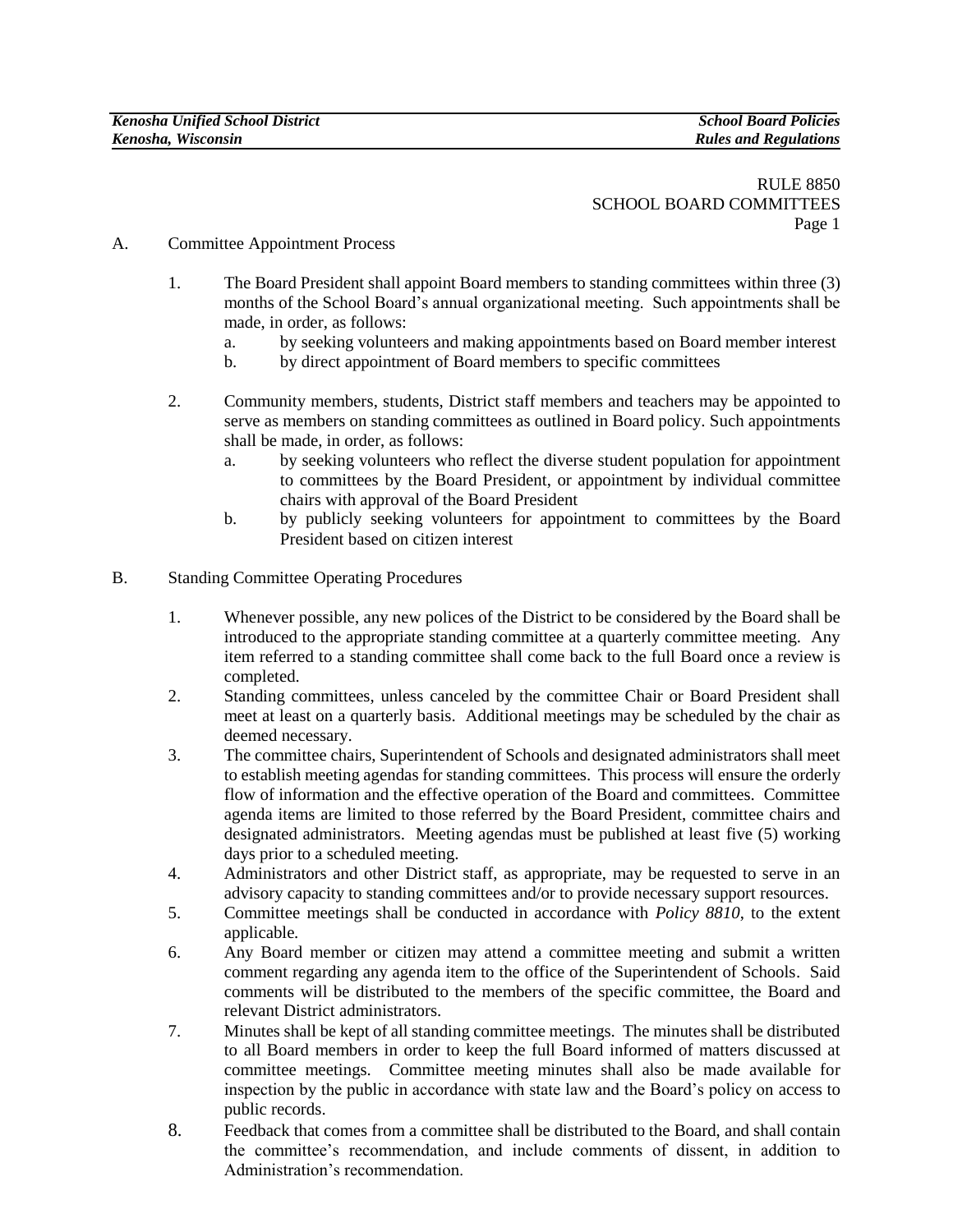RULE 8850 SCHOOL BOARD COMMITTEES Page 2

- 9. All committee meetings are subject to, and shall adhere to, Wisconsin's Open Meetings Law.
- C. Specific Duties of Standing Committees

| <b>Audit, Budget and Finance</b>                                                                                                                                                                                                                                                                                                                                                                                                                                                                                                                                                                                                                                                      | <b>Curriculum and Program</b>                                                                                                                                                                                                                                                                                                                                                                                                                                                                                                                                                                                                                                                                                                                                                                                      | <b>Planning and Facilities</b>                                                                                                                                                                                                                                                                                                                                                                                                                                                                                                                                                                                                                                                                                                                                                                                                                                                                                                                                                                                                                                                                                                                                                |
|---------------------------------------------------------------------------------------------------------------------------------------------------------------------------------------------------------------------------------------------------------------------------------------------------------------------------------------------------------------------------------------------------------------------------------------------------------------------------------------------------------------------------------------------------------------------------------------------------------------------------------------------------------------------------------------|--------------------------------------------------------------------------------------------------------------------------------------------------------------------------------------------------------------------------------------------------------------------------------------------------------------------------------------------------------------------------------------------------------------------------------------------------------------------------------------------------------------------------------------------------------------------------------------------------------------------------------------------------------------------------------------------------------------------------------------------------------------------------------------------------------------------|-------------------------------------------------------------------------------------------------------------------------------------------------------------------------------------------------------------------------------------------------------------------------------------------------------------------------------------------------------------------------------------------------------------------------------------------------------------------------------------------------------------------------------------------------------------------------------------------------------------------------------------------------------------------------------------------------------------------------------------------------------------------------------------------------------------------------------------------------------------------------------------------------------------------------------------------------------------------------------------------------------------------------------------------------------------------------------------------------------------------------------------------------------------------------------|
| Committee                                                                                                                                                                                                                                                                                                                                                                                                                                                                                                                                                                                                                                                                             | Committee                                                                                                                                                                                                                                                                                                                                                                                                                                                                                                                                                                                                                                                                                                                                                                                                          | Committee                                                                                                                                                                                                                                                                                                                                                                                                                                                                                                                                                                                                                                                                                                                                                                                                                                                                                                                                                                                                                                                                                                                                                                     |
| Review monthly fund statements<br>$\bullet$<br>and financial reports throughout<br>the year<br>Review budgets related to<br>$\bullet$<br>significant grants submitted<br>and/or awarded<br>Review, offer ideas, and provide<br>$\bullet$<br>suggestions on all proposed<br>Board policies related to budget<br>and finance matters<br>Review financial and program<br>$\bullet$<br>audits<br>Review any audit findings and<br>$\bullet$<br>related action plans<br>$\bullet$<br>Review annual student<br>$\bullet$<br>enrollment projections<br>Newly developed applicable<br>$\bullet$<br>policies should be reviewed by<br>the Committee prior to the first<br>reading by the Board | Review annual<br>$\bullet$<br>recommendations for new<br>curriculum resource requests<br>Review the District's state<br>$\bullet$<br>student achievement results<br>Review recommendations for<br>$\bullet$<br>request to modify the<br>curriculum adoption and<br>implementation cycle<br>Review, offer ideas, and<br>$\bullet$<br>provide suggestions on all<br>proposed Board policies<br>related to education, teaching<br>or support programs<br>Review professional learning<br>$\bullet$<br>plan<br>process.<br>$\bullet$<br>Review, offer ideas, and<br>$\bullet$<br>provide suggestions on the<br>District's technology and<br>administrational computer<br>plan<br>Newly developed applicable<br>$\bullet$<br>policies should be reviewed<br>by the Committee prior to the<br>first reading by the Board | Review, offer ideas, and provide<br>suggestions on the District's<br>capital improvement budget<br>Review the implementation of all<br>$\bullet$<br>expenditures related to facilities<br>and equipment<br>Review building standards for<br>$\bullet$<br>each type of educational facility<br>Work with community groups to<br>develop financial plans to<br>implement the district's physical<br>facilities<br>Review, offer ideas, and provide<br>$\bullet$<br>suggestions on all proposed<br>Board policies related to planning<br>facilities and equipment<br>Review recommendations related<br>$\bullet$<br>to school program capacity issues<br>Review job cost summaries for<br>$\bullet$<br>large capital projects such as<br>those associated with a<br>referendum<br>Periodically review major<br>$\bullet$<br>facilities programs such as safety,<br>security, building envelop<br>maintenance, indoor air quality,<br>etc.<br>Review utility expenditure and<br>consumption data as well as<br>district energy efficiency<br>programs<br>Newly developed applicable<br>policies should be reviewed by<br>the Committee prior to the first<br>reading by the Board |

## BOARD OF EDUCATION ORGANIZATIONAL CHART – COMMITTEES